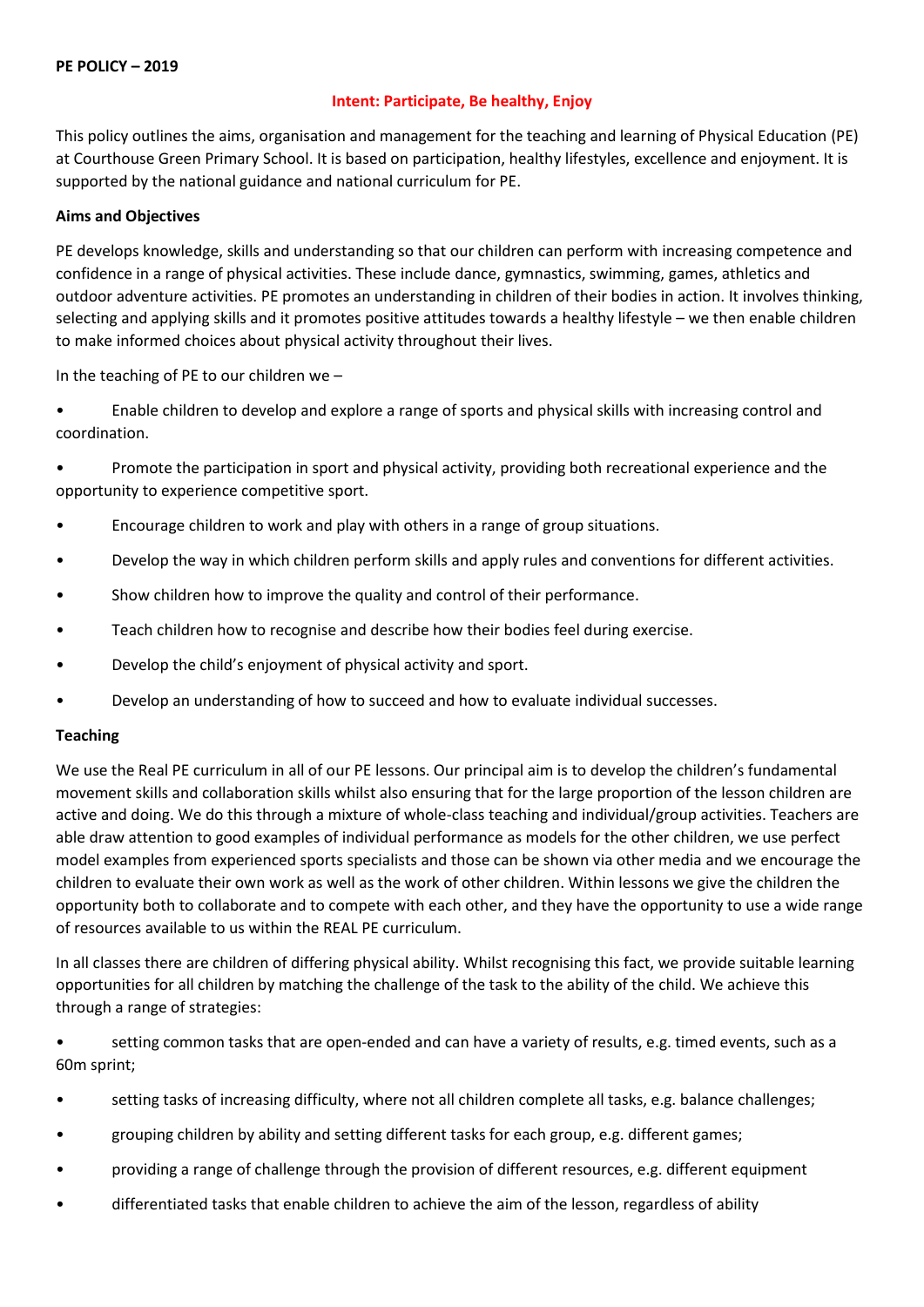### **Organisation and implementation**

We teach PE twice a week in each class. Each class is allocated an indoor PE lesson each week, during this time class teachers deliver the skill element of their current Real PE unit. An outdoor lesson each week is given during PPA time and our PE specialist follows up the indoor lesson with the games and assessment element of the current Real PE unit. There is also an opportunity to participate in OAA during residential trips to Skern Lodge (year 5) and a camping trip for year 4. Swimming is delivered in years 3, 4 and 6 for a month each year via Elite Sports who supply us with an on-site swimming pool and instructors. Year 3 and 4 children have a lesson each day during the school day and year 6 children that did not meet the 25m expectation during year 4 are invited for additional lessons at the end of the day. A significant amount of money has been ring-fenced in order to ensure that our children can swim after having several years whereby less than 50% of children could meet the milestone expected at the end of year 6. This year we have 93% of children swimming in year 6. Prince William??

### **EYFS**

We encourage the physical development of our children in the reception classes as an integral part of their learning. The children develop confidence, control of the way they move, spatial awareness and care in the handling of equipment. We give all children the opportunity to undertake activities that offer appropriate physical challenge, both indoors and outdoors, using a wide range of resources to support specific skills. EYFS children use our outdoor learning spaces several times throughout the week. In 2018, reception children started having their own discrete Real PE lessons in addition to their EYFS lessons. This has helped a great deal in preparing them for PE lessons throughout the their school career.

#### **PE and cross curricular links**

### **Technology**

Children regularly use iPads in PE lessons to record performance and use it as tool to give feedback, either to team mates or on their own performance. We also have GoPro cameras that can be used to record performance in activities that are not delivered indoors. The perfect model is often taken from sources on the internet and shown to the children via iPads or on screen projection to enhance their learning and understanding of a task.

# PHSE

Children learn about the benefits of healthy eating and exercise and how to make informed choices about their health. They learn to work as part of a team and gain experience in leadership. They learn to reflect on achievements and identify their strengths and weaknesses. They learn to manage their feelings when they are not always successful and develop strategies for this. Children learn the skills necessary to succeed in competition and manage the fine line between competitive stress and aggression.

The teaching of PE offers opportunities to support the social development of our children via the way in which we expect them to work together in lessons. There are several times when children are asked to discuss their ideas and performance enabling them to develop a respect for others. Their reflection on strengths and weaknesses also develops a respect for one another's abilities and encourages cooperation to complete a task. Children develop self confidence, self esteem and self knowledge when taking part in physical activity. They take responsibility for their actions each time they play a game and acknowledge the rules and laws of that game. They understand the notion of democracy when appointing sports leaders and abiding by the decisions that they make when taking part.

#### Science

Children are taught about the direct impact of exercise on their bodies and how exercise benefits various body systems. They are taught how muscular strength can improve performance, particularly in gymnastics, dance and athletics. Children are taught the laws of physics when developing gymnastic skills – ie, balance, structural strength and momentum.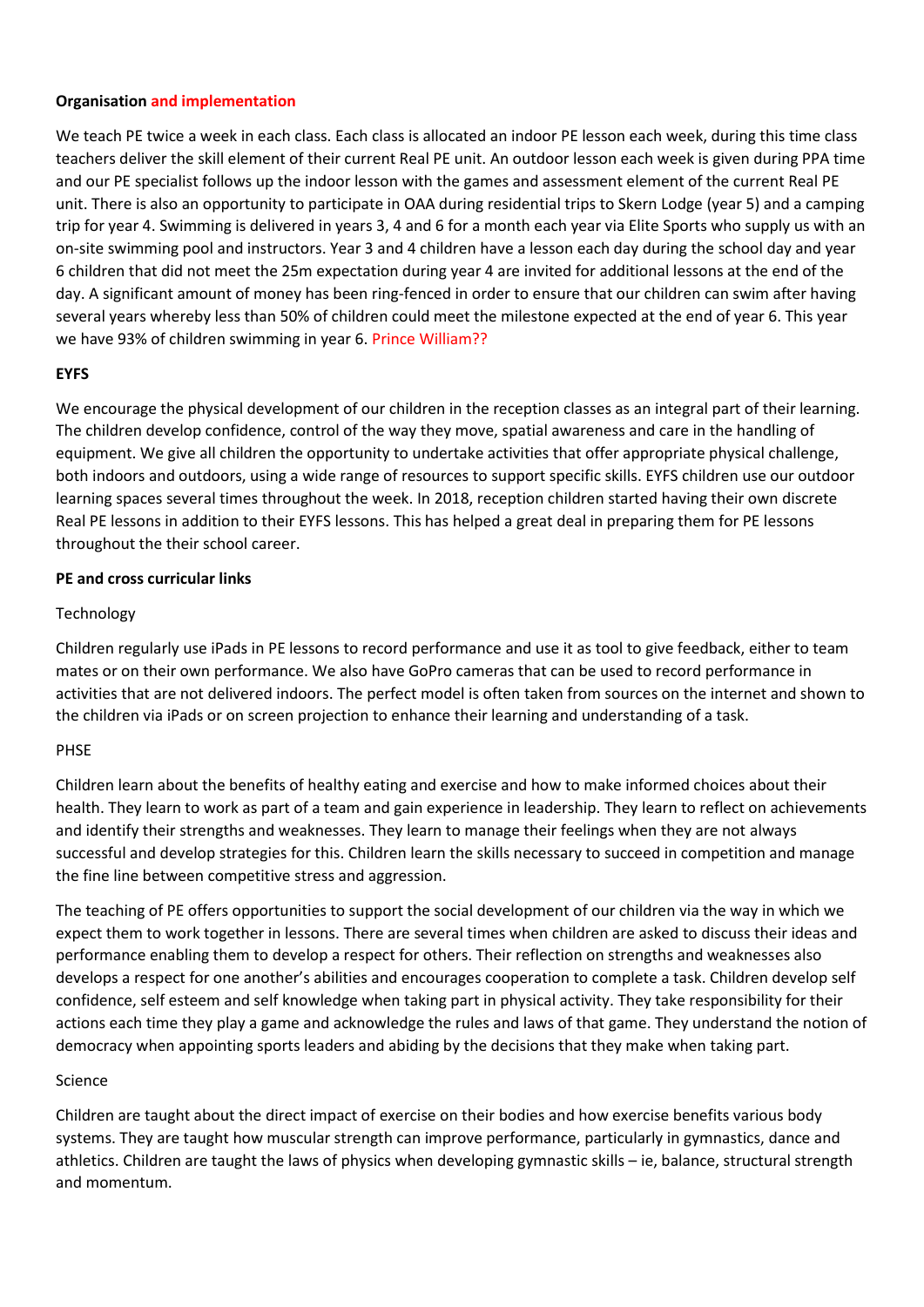### Maths

Children are taught about symmetry, sequences, ordering, rotation, angles and shapes in gymnastics and dance. They use fractions; speed, distance and time; measuring and recording; estimating; map orientation and scales when taking part in many other physical activities.

### English

Children are encouraged to describe what they have done, what they have seen and to consider how they could improve performance. They use new, subject specific vocabulary that is specific to the activity they are doing or use familiar vocabulary in a new context.

### **PE and Inclusion**

We teach PE to all children, whatever their ability or individual need. Through PE, we provide learning opportunities that enable all children to make good progress. We strive hard to meet the needs of children with SEN, disabilities, those with special gifts and talents and those who have English as an additional language – we take all reasonable steps to achieve this. To help with this further, the PE lead has attended a national Inclusive PE course that has aided us significantly in planning for those with extra needs.

Our planning includes an assessment of whether we need to alter any of our delivery for individual children. For instance, whether equipment needs to be adapted, teaching styles need to change, aims and objectives need to differentiated, timescales lengthened or shortened for completing tasks or whether group work or individual practise may be more suitable. The necessary intervention is always put in to place to ensure that children can perform the basic FMS.

PE also contributes to children's SEND action plans where a target may be based on physical development or social interaction.

All of our children are catered for in after school provision as well as during lessons. Where extra support may be required in lessons, we would endeavour to provide similar support for extra curricular activity if the risk assessment suggests that it is necessary.

Our children with additional needs also have opportunities throughout the year to attend SEND specific competitions and our teams from the Speech and Language Base have all enjoyed competing in boccia, archery and indoor curling this year.

#### **Assessment**

Teachers and specialists assess children's work in PE through observation during lessons and with the Real PE colour assessment. There has been CPD during 2016/17 and ongoing coaching support to staff whose subject knowledge requires development to ensure that staff are familiar with assessment grids and how to make a determination as to whether they are making progress in line with ARE. Learning objectives from each unit of work (6 throughout the year) determine the assessment criteria. These are completed by the end of each unit of work and are used to inform the overall judgement at the end of the year on progress made. This information is then passed on to the teacher for the following year. In addition to assessing physical skills, Real PE also offers the opportunity to assess other core skills such as – cognitive ability, collaboration, resilience and healthy lifestyle.

As well as teacher assessment, children are expected to evaluate their own work from year 1 upwards. Children also peer assess in order to make an assessment of progress and by which to consider their own performance and feedback skills.

All assessment material is kept on a shared staff One Drive folder as evidence of good practise at the school.

#### **Resources**

There are a wide range of resources to support the teaching of PE across the school. Sports premium funding and allocated PE budget have meant that we are able to fully provide equipment of a high standard that in turn allows